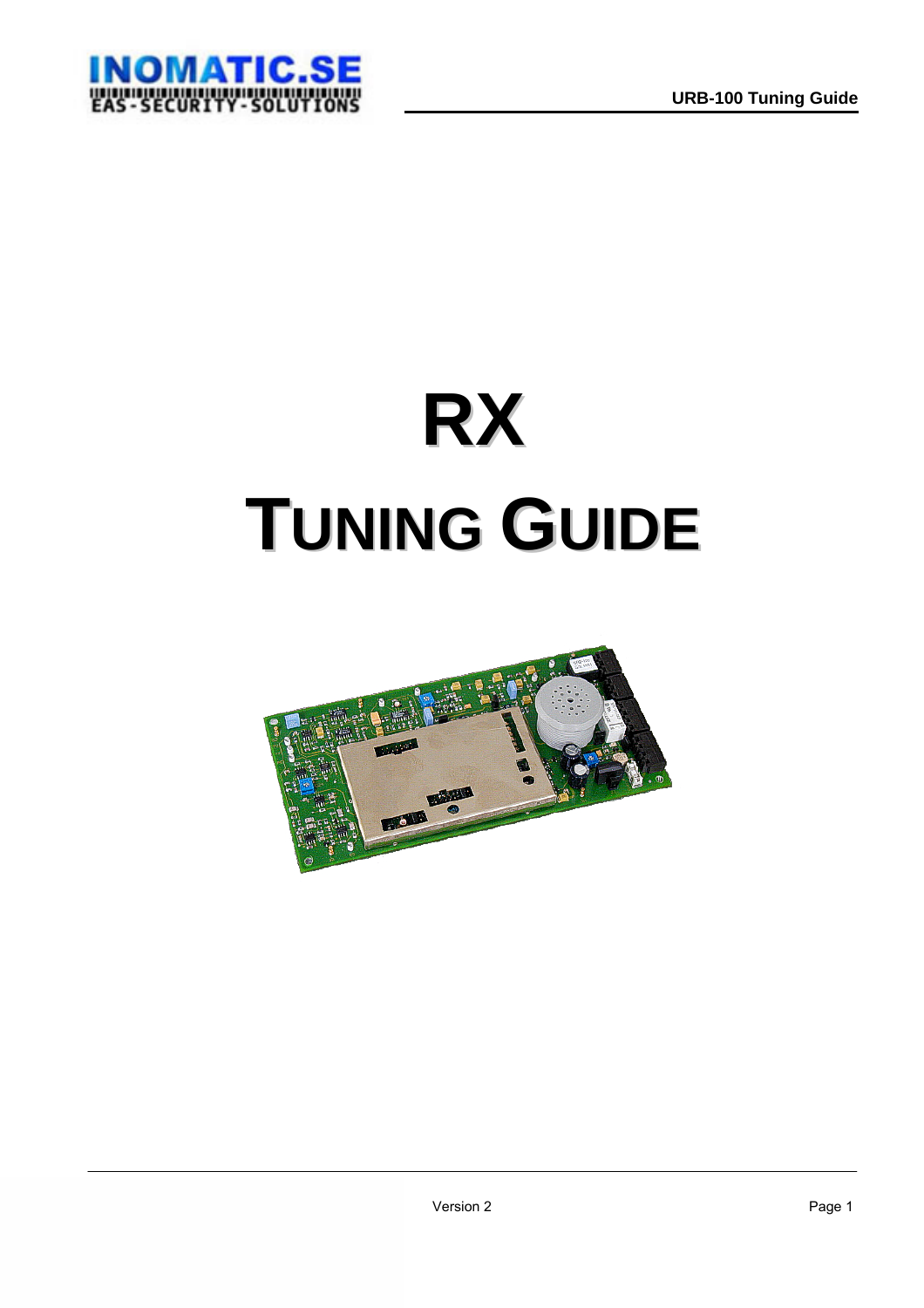

## **Table of Contents**

|                |      |        | Page |
|----------------|------|--------|------|
| $\mathbf{1}$ . |      |        |      |
|                | 1.1. |        |      |
|                | 1.2. |        |      |
|                | 1.3. |        |      |
| 2.             |      |        |      |
|                | 2.1. |        |      |
|                | 2.2. |        |      |
|                | 2.3. |        |      |
|                | 2.4. |        |      |
|                | 2.5. |        |      |
|                | 2.6. |        |      |
|                | 2.7. |        |      |
|                | 2.8. |        |      |
|                | 2.9. |        |      |
| 3.             |      |        |      |
|                | 3.1. |        |      |
|                | 3.2. |        |      |
|                | 3.3. |        |      |
|                |      |        |      |
|                | 3.4. |        |      |
|                |      | 3.4.1. |      |
|                |      | 3.4.2. |      |
|                |      | 3.4.3. |      |
|                |      | 3.4.4. |      |
|                | 3.5. |        |      |
|                | 3.6. |        |      |
|                |      | 3.6.1. |      |
|                |      |        |      |
|                |      | 3.6.3. |      |
|                |      |        |      |
| 4.             |      |        |      |
|                | 4.1. |        |      |
|                | 4.2. |        |      |
|                | 4.3. |        |      |
|                | 4.4. |        |      |
|                | 4.5. |        |      |
|                | 4.6. |        |      |
|                | 4.7. |        |      |
|                | 4.8. |        |      |
|                |      |        |      |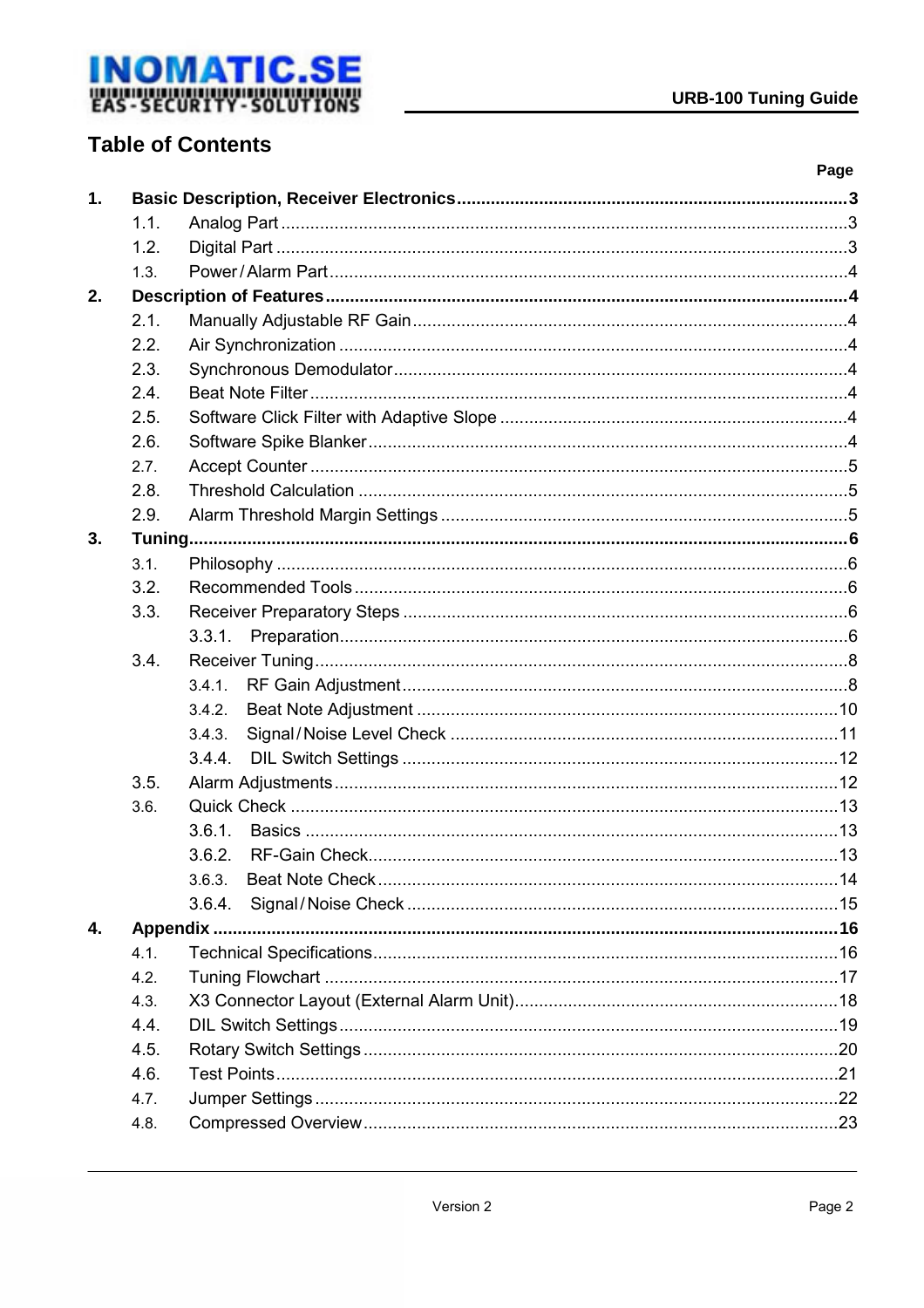<span id="page-2-0"></span>

**BASICS**

## **1. Basic Description, Receiver Electronics**

The URB-100 receiver board consists of a:

- Analog Part
- Digital Part
- Power / Alarm Part



 **Receiver Board** 

## **1.1. Analog Part**

The first input stage amplifies the received RF signal. If this signal is too large, the gain of the first input stage can be reduced using jumper J4 (Narrow or Wide position).

The next stage is a band-pass filter having a frequency range between 7.2 to 9.2MHz. If necessary, the gain of the RF amplifier following the band-pass filter can be changed with potentiometer R112 (RF-Gain). An AGC is not built in, this gives a controlled RF amplification. The amplitude of the tag signal is pre-regulated by a fixed resistor. The DSP synchronization is done through "air", that is extracted from the received transmitter signal. A beat note circuit is implemented. This circuit is inhibiting spikes, radio transmitters and other signals with a very high Q factor.

#### **1.2. Digital Part**

The analog tag signal is A/D converted and sampled. The DSP (40MIPS) filters the demodulated LF signal and stores the result in a memory. It processes this data and if all alarm criteria are met, it triggers an alarm.

DIL and rotary octal switches allow adjusting the software parameters and test positions.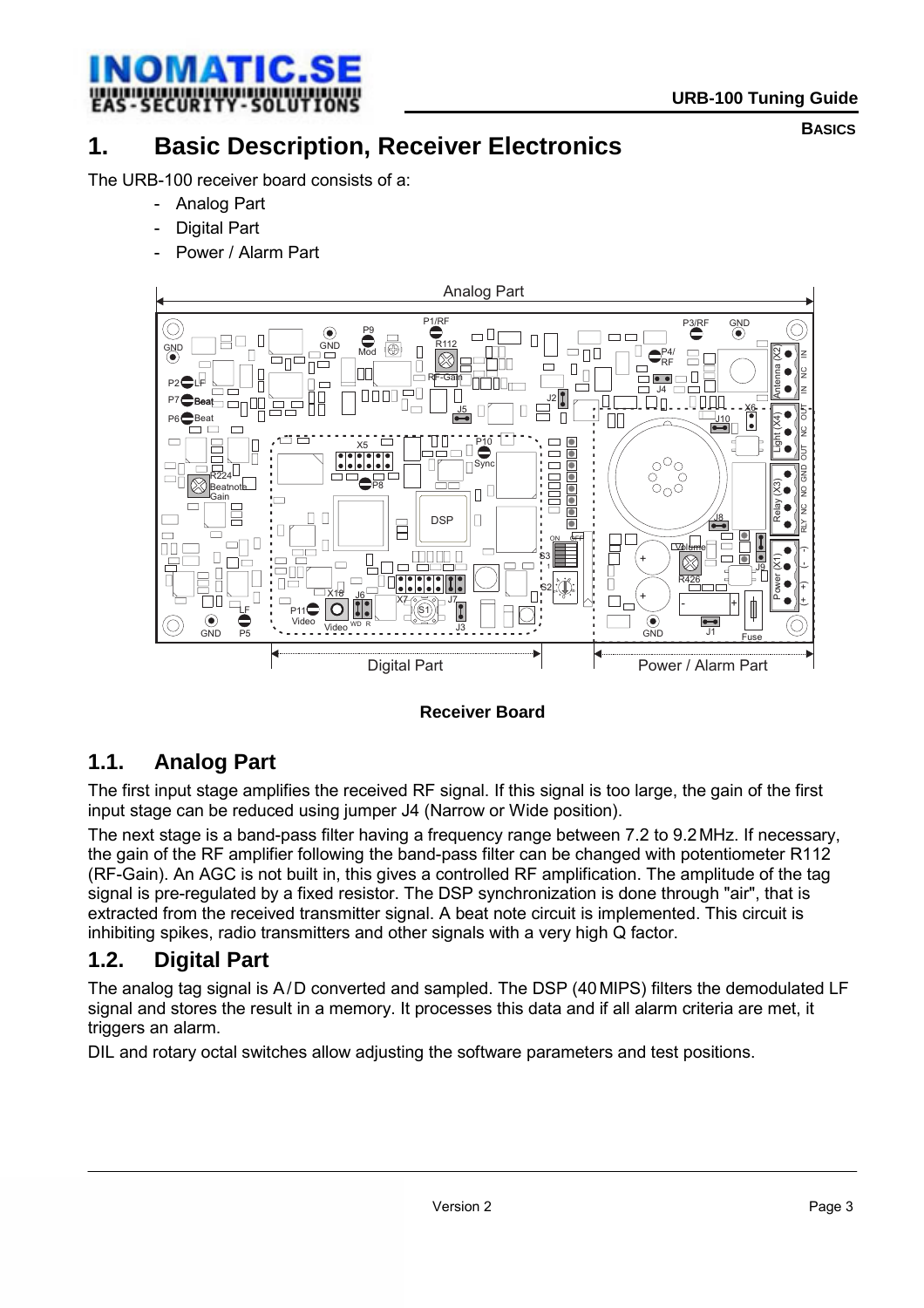<span id="page-3-0"></span>

## **1.3. Power/ Alarm Part**

Power is supplied to the receiver electronics by applying 20-24VDC or 18-20VAC to the power supply/power filter part. The integrated filter is used to reduce any interference picked up on the incoming line from the power supply.

An audible alarm (buzzer) is mounted on the filter part. Outputs for the antenna lamp and an external alarm are provided.

The volume of the buzzer is adjustable with the Volume potentiometer (R426). A jumper (J10) on the filter part allows setting the buzzer for continuous or intermittent (optional) tone. The duration of the audible alarm is about 2 seconds. The duration of the alarm light is about 10 seconds.

## **2. Description of Features**

## **2.1. Manually Adjustable RF Gain**

RF gain needs to be adjusted depending on the antenna type and the aisle width. In tuning mode S2=7 the RF level is shown on the scope and can be adjusted with (RF Gain) R112. With jumper J4 (RF attenuator) an additional attenuation of 10dB can be selected.

## **2.2. Air Synchronization**

The sweep information is extracted by a PLL, which is factory adjusted.

### **2.3. Synchronous Demodulator**

The synchronous demodulator has a wide linear input range of 50mVpp to 600mVpp and high conversion gain. If the maximum level is exceeded, then the receiver is muted and the Inhibit (LED-4) status is on.

## **2.4. Beat Note Filter**

The beat note filter detects carrier signals that are crossing (beating) the system sweep. If the signal is too strong then DSP blanks it out. The sensitivity is adjustable with (Beat Note Gain) R224. The beat note filter is active when LED-5 is flashing.

## **2.5. Software Click Filter with Adaptive Slope**

Normally a demodulated tag signal is smooth. When the slewrate of a signal is too fast, this is an indication of induced noise and will be blanked out by the DSP. Some Hi-Q tags can trigger the filter. In that case it can be switched off with S3-5. Click filtering is active when LED-6 is flashing.

#### **2.6. Software Spike Blanker**

The spike blanker counts the number of samples that are above a certain level. The level is about 50% of the actual alarm threshold. When a preset limit of counts is exceeded then the blocking acts, thus preventing false alarms in a noisy environment. The blanking is visible on LED-7.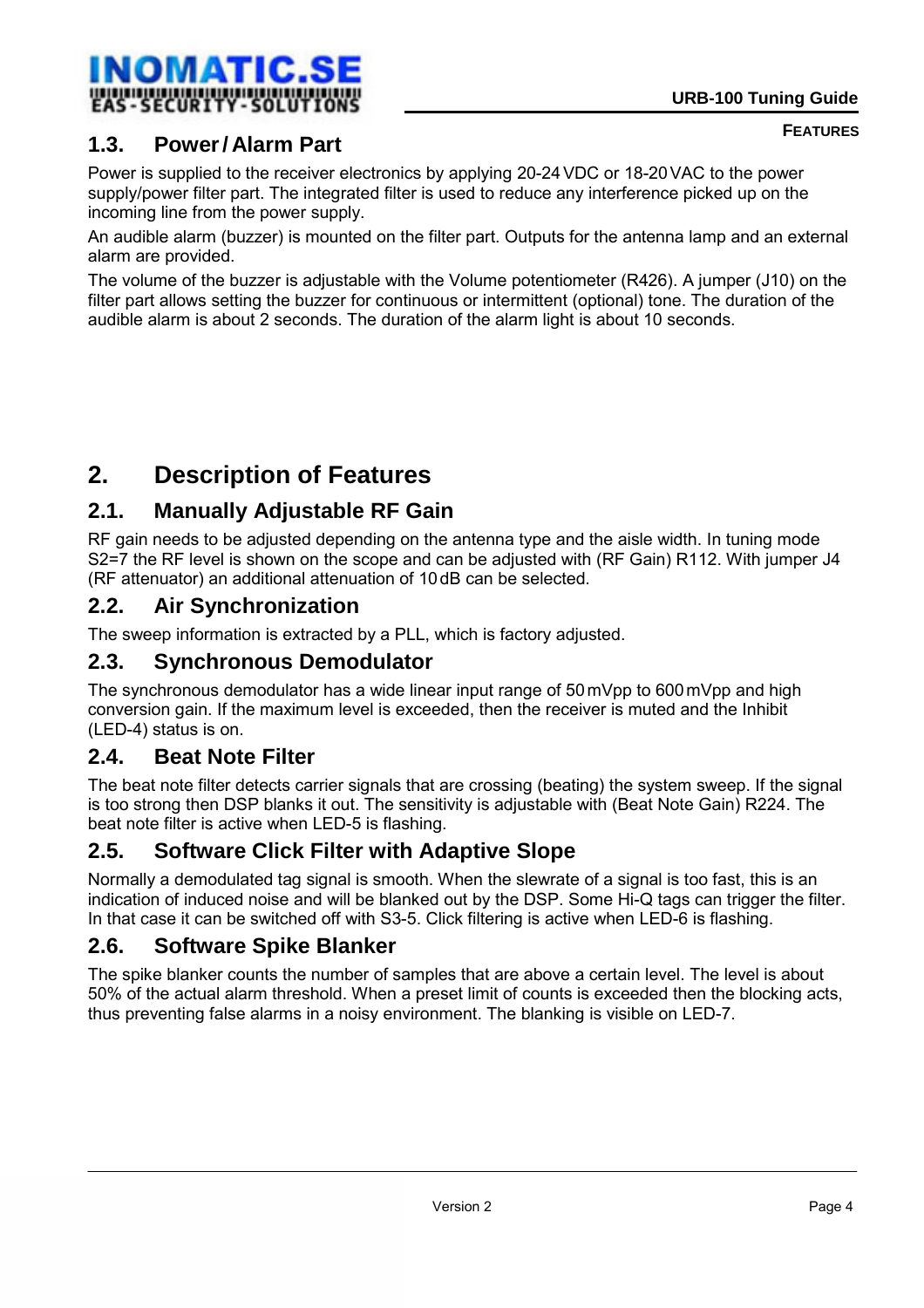## <span id="page-4-0"></span>**2.7. Accept Counter**

The accept counter counts the number of consecutive sweeps detecting a tag. If the limit is reached in both sweeps, then an alarm is generated. The default is 24 sweeps, which gives approximated 300ms response time. A faster response time can be selected with S3-3.

## **2.8. Threshold Calculation**

The threshold level is based on the signals plus noise averaged over the detection sweep. Under normal condition this would prevent from triggering an alarm because the threshold rises with increasing tag signal. The threshold is therefore delayed by approx. 1.5 seconds. This is roughly the time you have to trigger the alarm at full sensitivity. With the same time delay the system is back to full sensitivity again.

## **2.9. Alarm Threshold Margin Settings**

With switch S3-1 and S3-2 it is possible to adjust the alarm margin in 4 steps of 3dB. The actual margin (peak signal to alarm threshold) is displayed on the LED Levelmeter. The actual alarm threshold level can be observed on the scope output.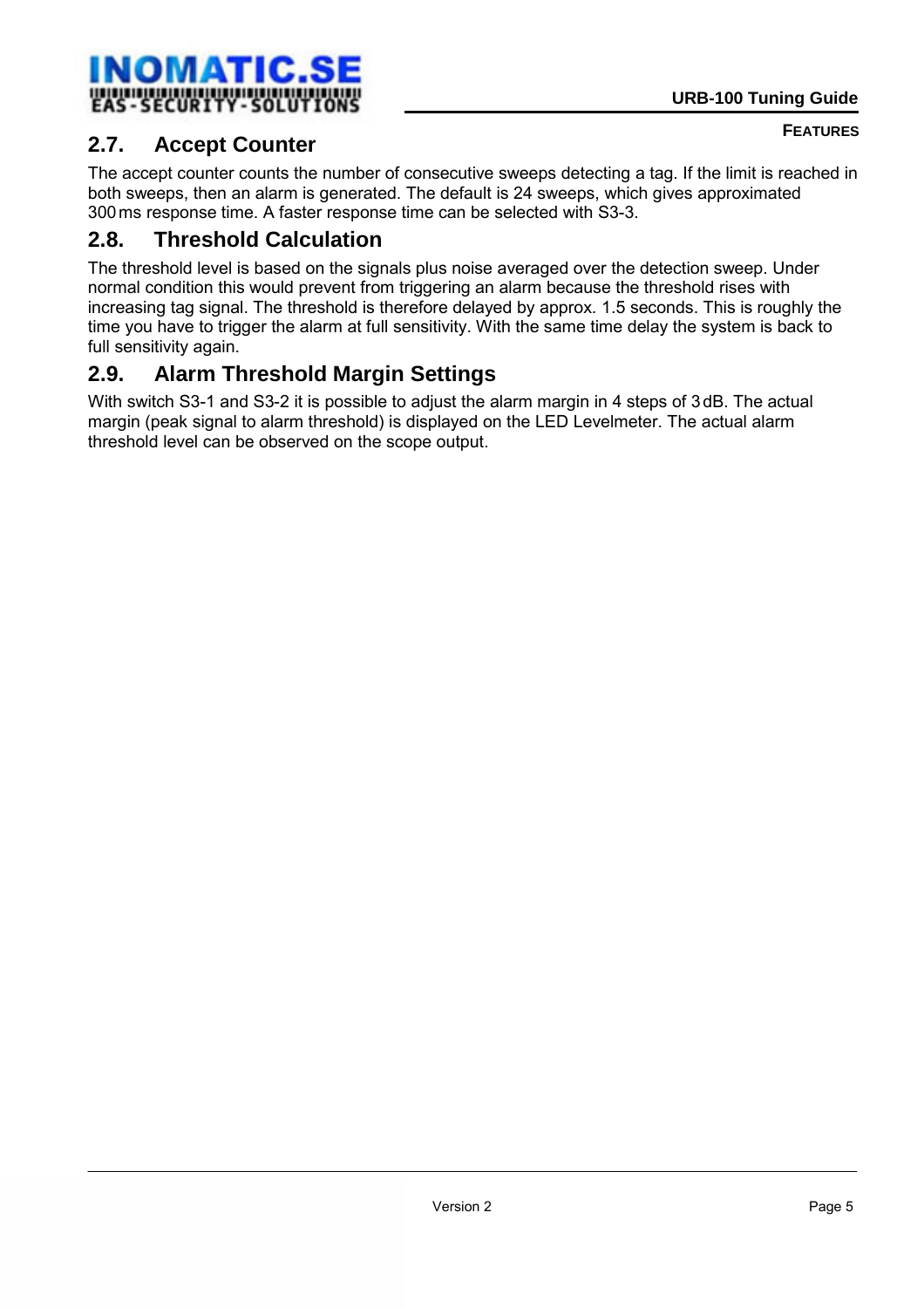<span id="page-5-0"></span>

**TUNING**

## **3. Tuning**

## **3.1. Philosophy**

A system will be put into operation as follows:

- First the TX (all) has to be prepared and then tuned.
- Second the RX (s) has to be prepared and then tuned.
- Third set the alarm conditions and make a final check. After this procedure the system is ready for operation.

If an already installed system needs to be checked, the Quick Check procedure may give a first indication about the system status.

An overview about the expert tuning and/or quick check procedures is given in a flow chart.

## **3.2. Recommended Tools**

The following instruments are necessary for tuning:

- Multimeter
- Battery-powered oscilloscope with two channels (minimum 20MHz bandwidth).
- 10:1 oscilloscope probes
- Recommended: SMB cable (female/female, 1meter/3 feet) plus BNC/SMB adapter (male/male). Radiall P/N R285215 and R191209.
- Recommended: Sweep Span Meter (e.g. XRST-1 crosspoint.nl) or equal. The SSM displays the minimum, maximum, center and the sweep frequency of a swept RF signal.

## **3.3. Receiver Preparatory Steps**

#### **3.3.1. Preparation**

- Remove power from the RX board by removing the PWR connector at socket X2.
- Verify the default jumper J1 to J9 settings (J4 and J6 are under the shield). See table and layout.

| Jumper  | (J1)                                       | (J2) | (J3) | J4              | (J5)          | $($ J6/WD $)$ | (J7) | J8                           | J9         | J10 |
|---------|--------------------------------------------|------|------|-----------------|---------------|---------------|------|------------------------------|------------|-----|
| Setting | ΙN                                         | IN   | IN   | <b>OUT</b>      | IN            | IN            | IN   | IN                           | <b>FXT</b> | ΙN  |
|         | <b>Remark</b> $( )$ = Factory use only $ $ |      |      | Wide/<br>Narrow | $) = Factory$ |               |      | Sound Remote Sound<br>ON/OFF | Alarm      |     |

#### **RX Default Jumper Settings**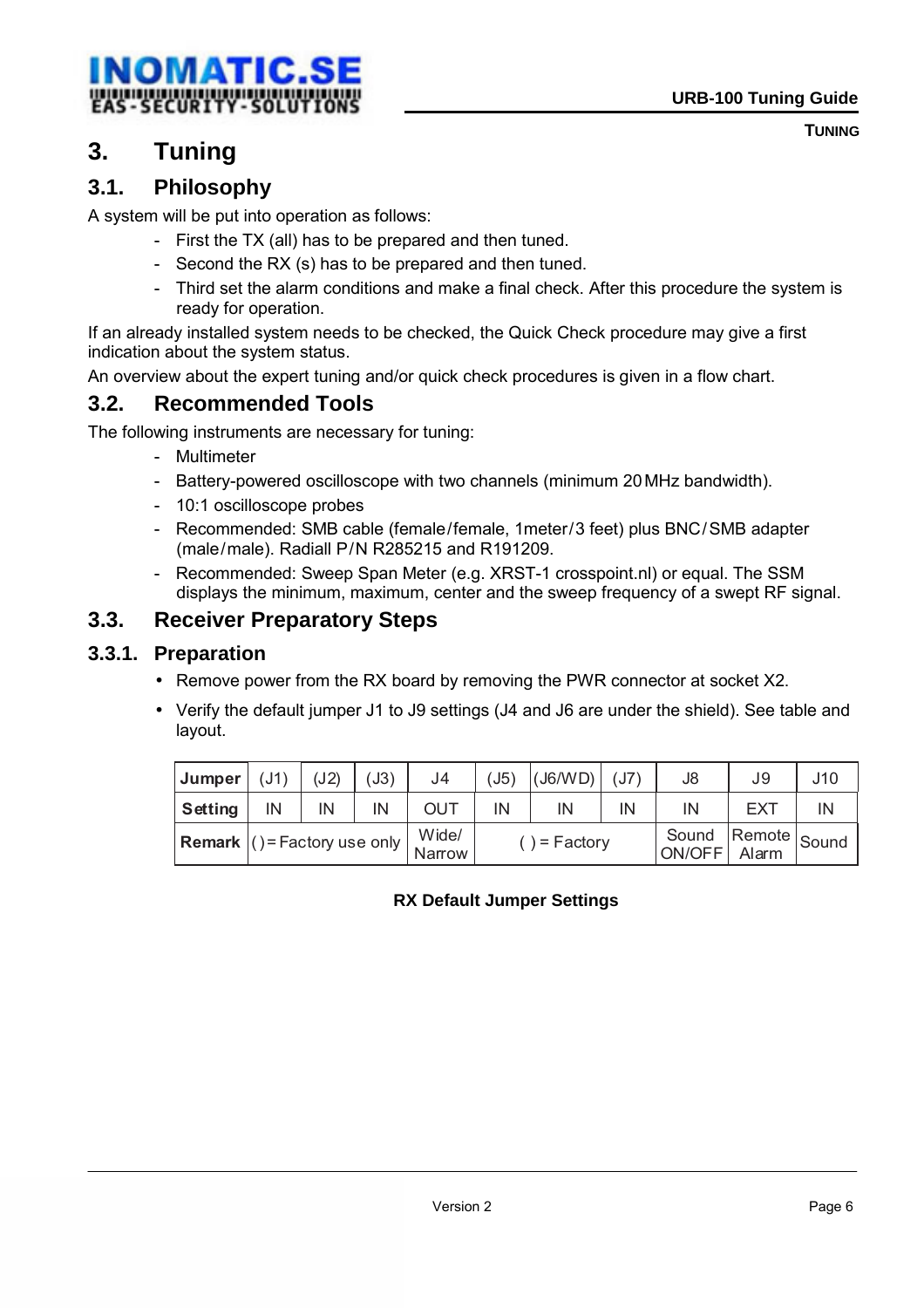

#### **TUNING**

• Verify that the antenna wires are connected to connector X2. The antenna wires must be connected to terminal 1 and 3.



#### **RX Default Jumper Settings Layout**

• Set the Rotary switch (S2) to the 0 position and all six (6) DIL (S3) switches to the ON position. These are the default settings.



**Rotary and DIL Switch Default Settings**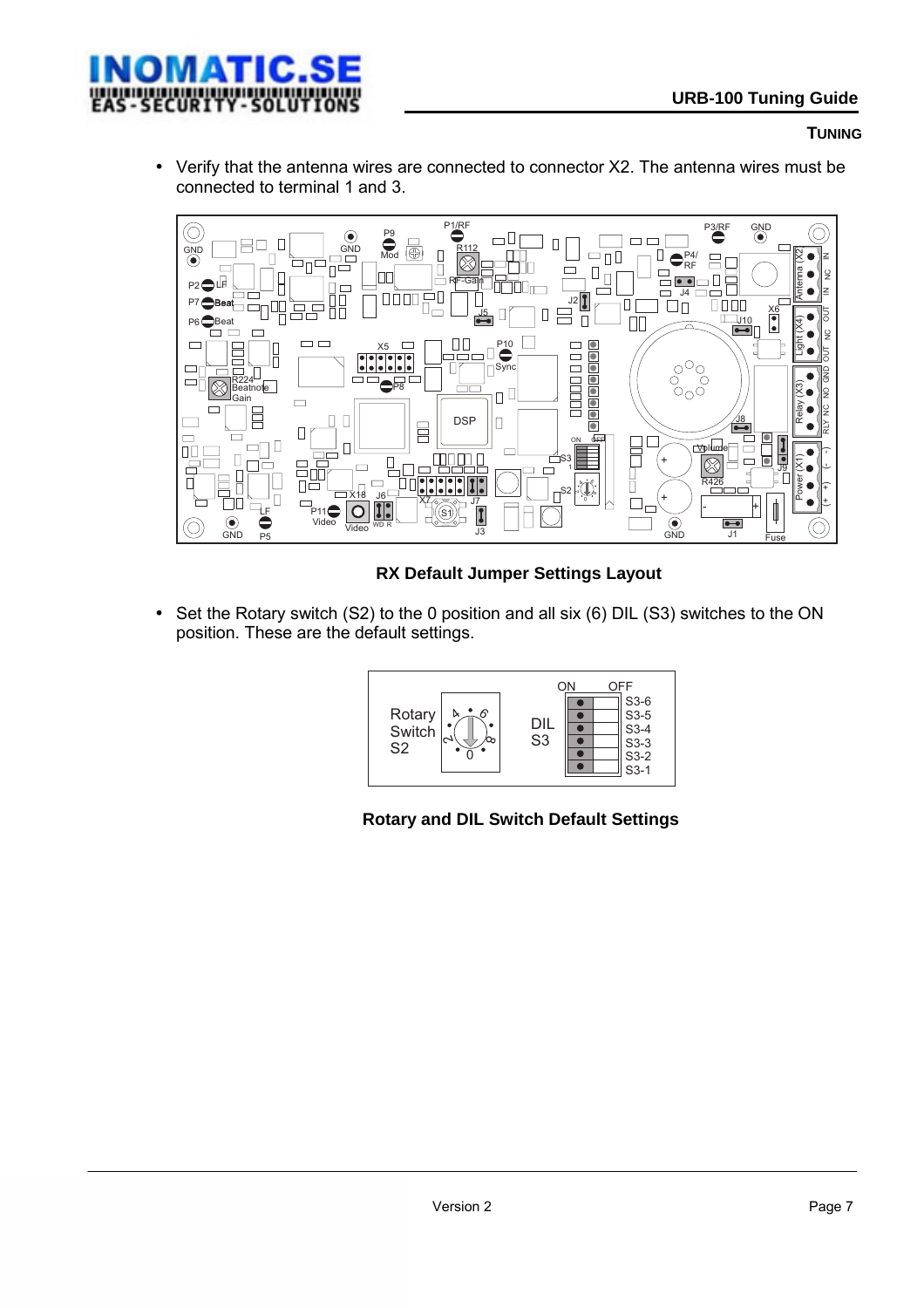<span id="page-7-0"></span>

#### **3.4. Receiver Tuning**

#### **3.4.1. RF Gain Adjustment**

- Apply power to the RX board (X1 Power connector).
- Turn the Beat Note-Gain (R224) potentiometer counter clockwise to the minimum position.
- Turn the RF-Gain (R112) potentiometer counter clockwise to the minimum position.
- Connect the oscilloscope probe (100mVpp/Div.) to P11-Video or X18-Video.



**RF Adjustment Controls** 

• Set the sweep time to 2 ms/Div. Synchronize to the negative pulse. The figures below explain the video signal in detail.



#### **Video Signal without a Tag Signal**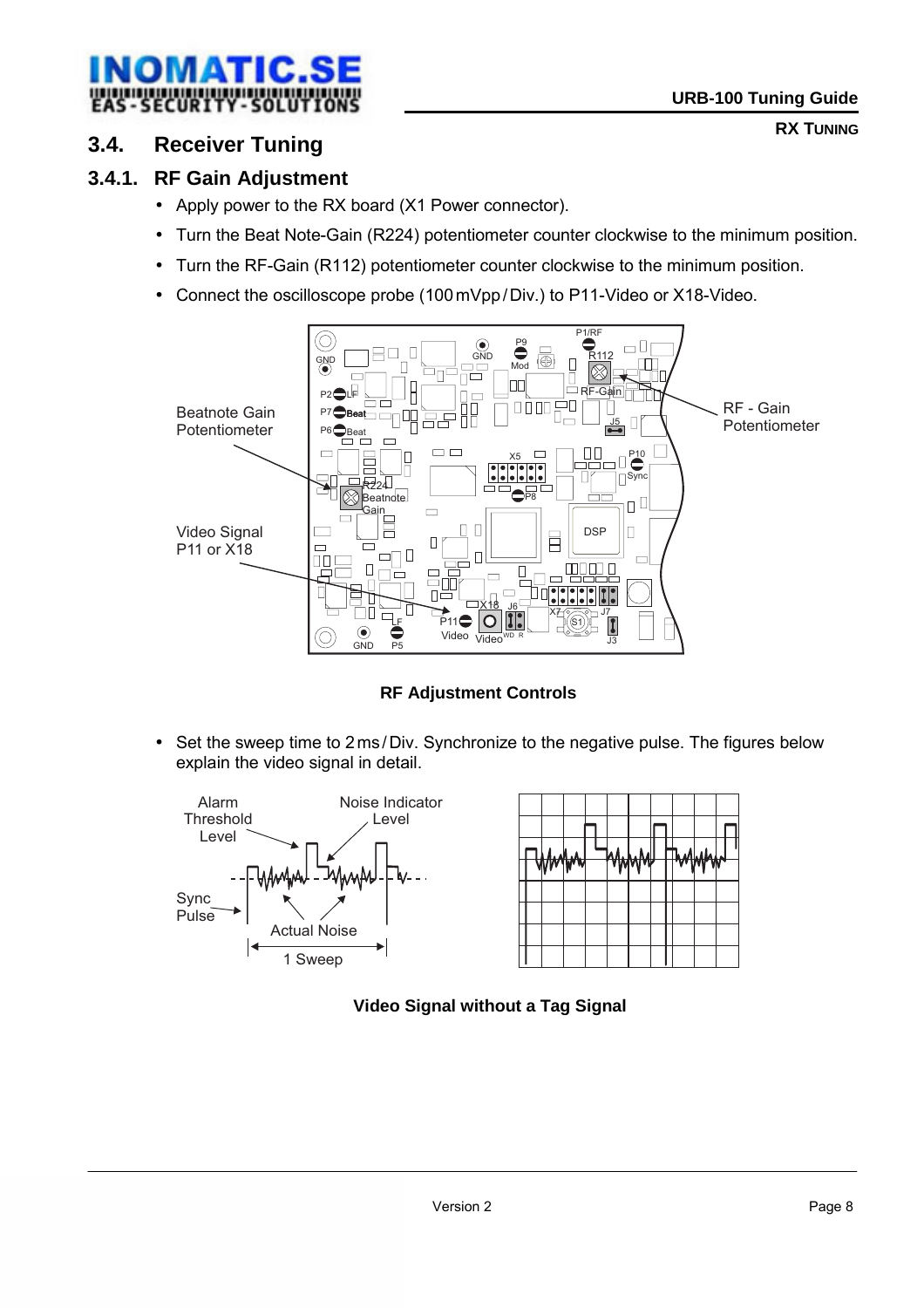• Set Rotary switch to position 7 (RF-Gain Adjustment). Let all DIL switches in the ON position.



• Check the signal. The signal form could look like the figure below.

Caution: The lower part of the signal form can vary, depending on the antenna impedance and/or the environment.

**RF-Signal** 

• Turn the RF-Gain potentiometer until the signal looks similar to the figure below.





**Perfect RF-Signal Adjustment Wrong (system blocked** 



Rule: Nothing of the curved part of the signal should be higher than the flat part of it. However its top should be as high as possible.

If the signal is not adjustable, following the given rule (e.g. small aisle width):

- Insert J4 (Wide / **Narrow**).
- Reduce TX output power.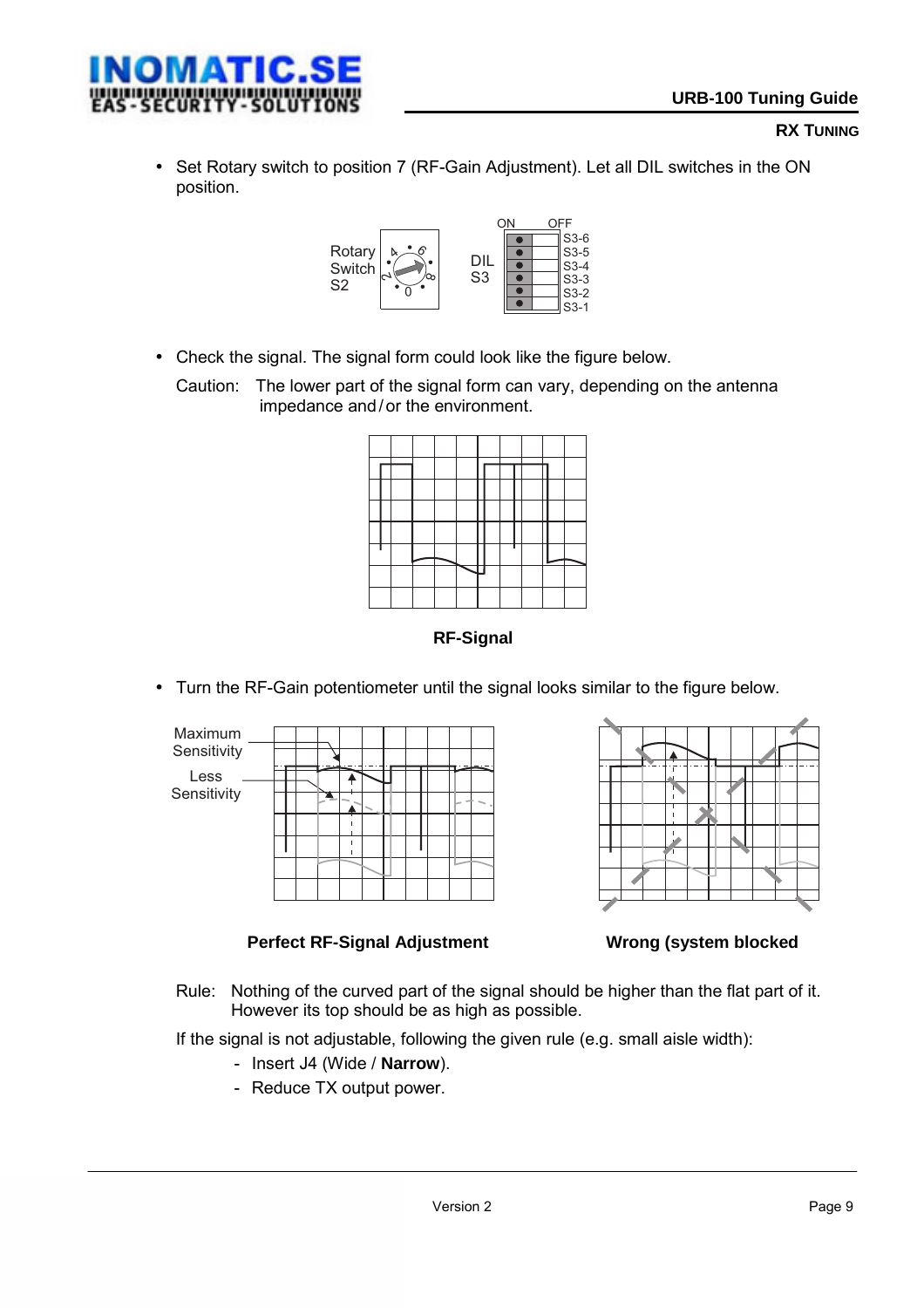<span id="page-9-0"></span>

#### **3.4.2. Beat Note Adjustment**

• Set Rotary switch to position 3 (LF signal before correlation).



- Check the signals on the figure below.
	- Caution: If high deactivator signal amplitudes are present (like in the figure below). The deactivator(s) must be switched off for the following Beat Note adjustment.



 **Different Signal Sources** 

• Set Rotary switch to position 4 (Beat Noted, LF signal).



• Turn the Beat Note potentiometer until the signal looks similar to the figure below.

Caution: If the potentiometer is turned too much clockwise, the sensitivity will be reduced until the system is blocked.

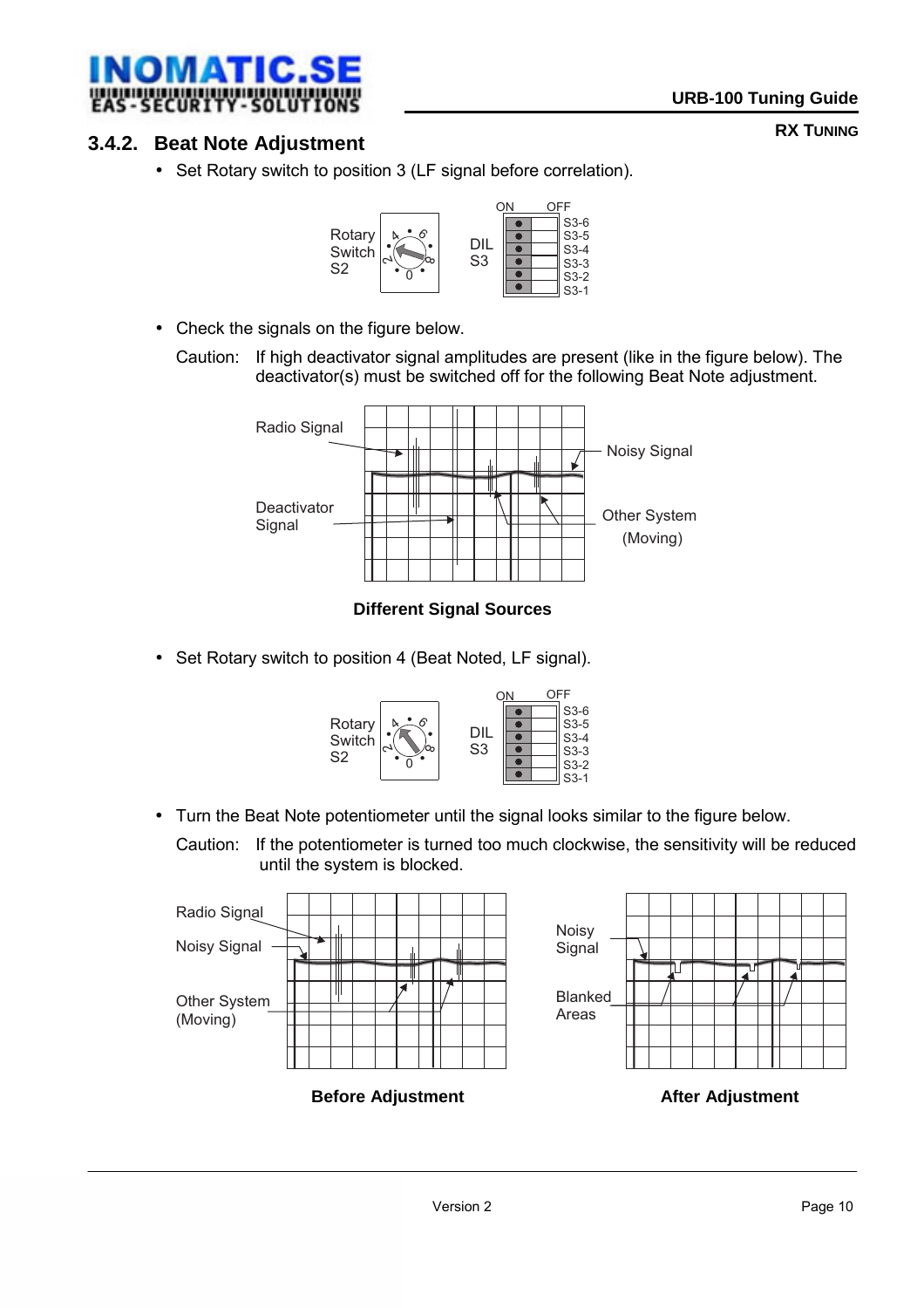<span id="page-10-0"></span>

#### **3.4.3. Signal / Noise Level Check**

• Set Rotary switch to position 0 (Running /Default Mode).



- Check the level of the actual noise. It is normally in the range between 50 to 150mVpp.
- Hold the reference tag or label in front carry position in to the system and check the signal level: An alarm will be triggered if the tag signal exceeds the Alarm Threshold (which is set by default 3 times the Noise Indicator Level).



If the Tag Signal level is much too high comparing to the alarm threshold:

- Set A/N Ratio to 4.5:1 (DIL switch S3-1 to the OFF position) or see DIL Switch Table in chapter 3.4.4.
- Reduce the system sensitivity with the RF-Gain potentiometer, turn it counter clockwise.

Caution: The Alarm Threshold is self-adapting.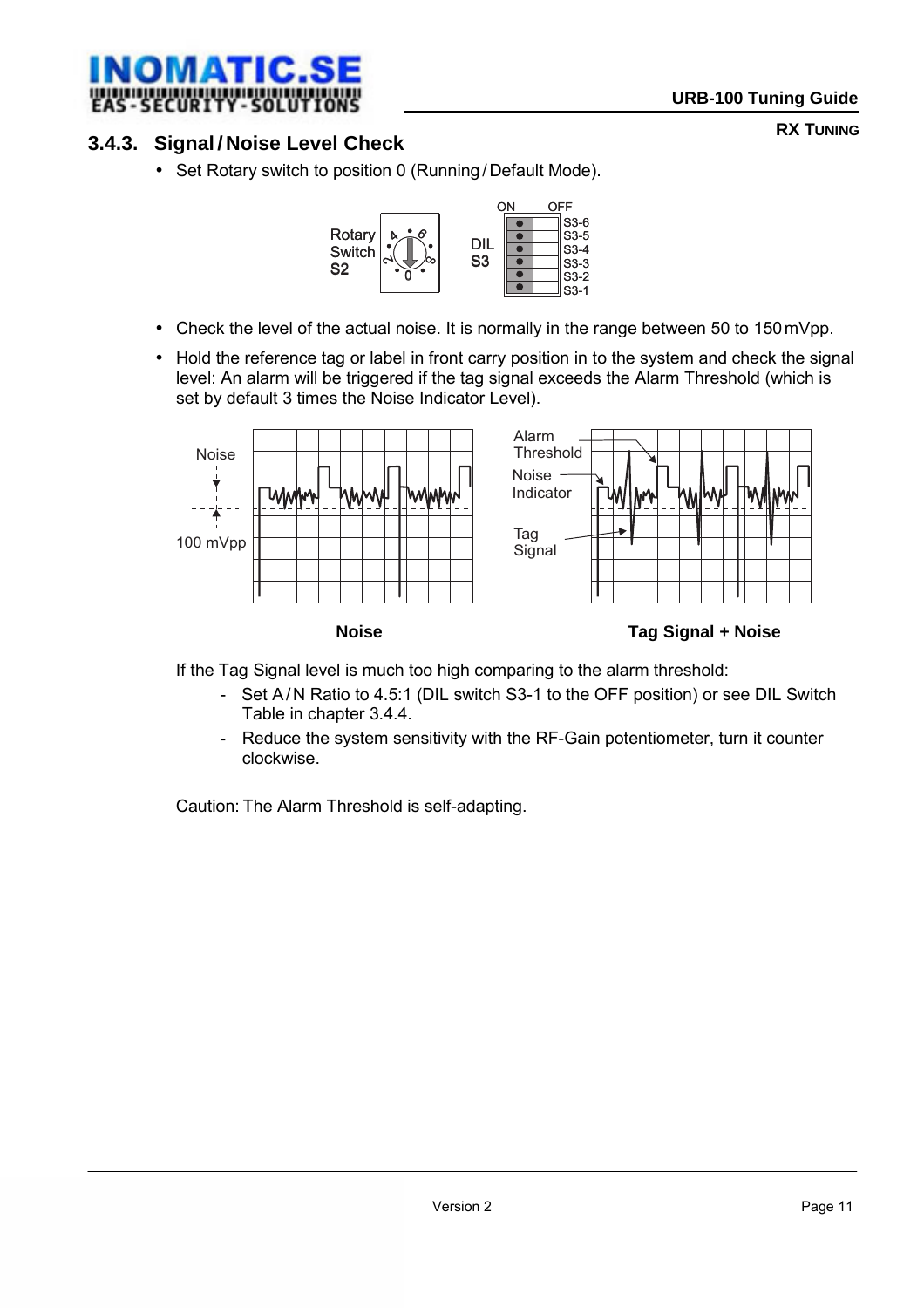<span id="page-11-0"></span>

### **3.4.4. DIL Switch Settings**

• The recommended (default) DIL switch (S3-1 to S3-6) settings are the ON position. For an alternative setting see tables.

| DIL Switch S3<br>$S3-1$<br>$S3-2$ |            | A / N Ratio | <b>Description</b>                                               |
|-----------------------------------|------------|-------------|------------------------------------------------------------------|
| ON                                | ΟN         | 3:1         | Alarmthreshold to Noiselevel Ratio, for low signal Tag o r Label |
| <b>OFF</b>                        | ON         | 4.5:1       | A / N Ratio                                                      |
| ON                                | OFF.       | 6:1         | A / N Ratio, for high signal Tag                                 |
| <b>OFF</b>                        | <b>DFF</b> | 7.5:1       | A / N Ratio                                                      |

#### **DIL Switch S3-1 and S3-2 Table**

| <b>DIL Switch</b><br>S <sub>3</sub> | <b>Position</b><br>$ON$ (Default) | <b>OFF</b>     | <b>Description</b>              |                                                                                             |
|-------------------------------------|-----------------------------------|----------------|---------------------------------|---------------------------------------------------------------------------------------------|
| $S3 - 3$                            | 24                                | 8              | <b>Alarm Accept</b><br>Counter: | - 24 Times, Alarm Conditions fulfilled<br>- 8 Times, Alarm Conditions fulfilled             |
| $S3 - 4$                            |                                   |                | Not implemented yet             |                                                                                             |
| $S3 - 5$                            | <b>Normal</b>                     | Alternate      |                                 | <b>Baseband Filter: - Normal Baseband Filter</b><br>- Alternate BF, reduces low Q artefacts |
| $S3 - 6$                            | Enable                            | <b>Disable</b> | <b>Click Filter:</b>            | - Enable, Click Filter active<br>- Disable, Click Filter not active                         |

#### **DIL Switch S3-3 until S3-6 Table**

#### **3.5. Alarm Adjustments**

• Set Volume potentiometer R426 to the desired level. With Jumper J10 the sound can be changed from intermitted (default = IN) to continuous (= OUT).

External Alarm Connector X3 (see Appendix).



 **Sound Controls**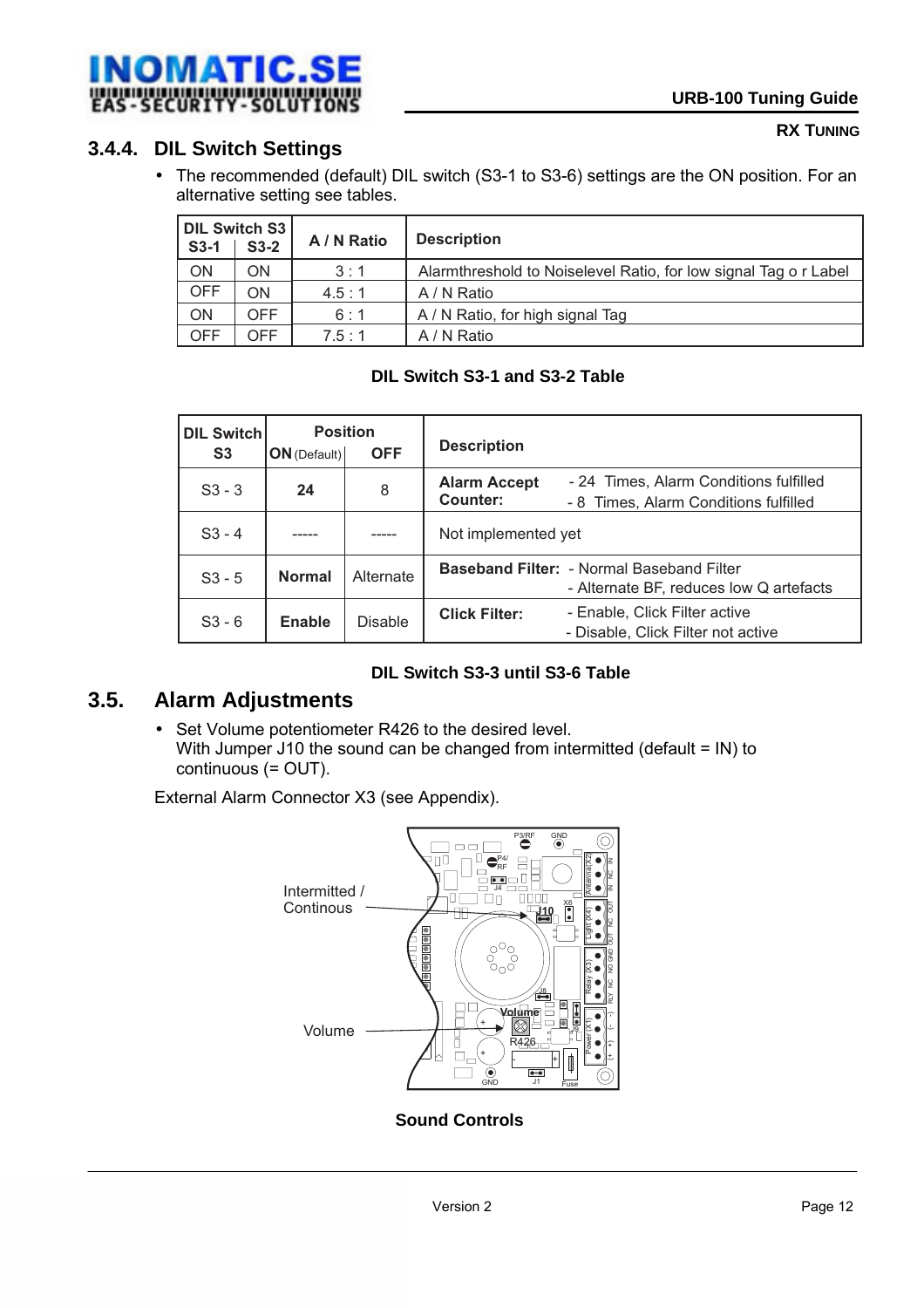<span id="page-12-0"></span>

#### **3.6. Quick Check**

#### **3.6.1. Basics**

For a Quick Check, the Rotary switch (0 to F9) can be turned to different Test positions. The LED "Test" indicates that the Rotary switch is not anymore in the standard (0) position. The three yellow Indicator LED's are used as a Levelmeter. The Quick Check Procedure is no full replacement of the real tuning as described in chapters  $3.4 - 3.5$ . Especially the proper setting of the beat note level needs to be done with the help of an oscilloscope.

#### **3.6.2. RF-Gain Check**

• Set Rotary switch to position 7 (RF-Gain Check / Adjustment). The Test LED is lit. Let all DIL switches in their ON position.



• Turn the RF-Gain potentiometer R112 until only the Center LED of the Levelmeter is ON. Note: Before start turn the RF-Gain potentiometer fully counter clockwise.



 **RF-Gain Check/ Adjustment** 

| Levelmeter |            | <b>Action</b>                                                       |  |
|------------|------------|---------------------------------------------------------------------|--|
|            | $\circ$    | Turn from fully counter clockwise<br>until a yellow LED goes on.    |  |
|            | $\circ$    | Turn clockwise to find the yellow<br>Center LED.                    |  |
|            | $\bigcirc$ | Turn slowly clockwise until only<br>the yellow Center LED is on.    |  |
|            |            | OK, Perfect                                                         |  |
|            |            | Turn slowly counter clockwise until<br>the yellow Center LED is on. |  |
|            |            | Turn counter clockwise to find<br>the yellow Center LED.            |  |

#### **Step by Step RF-Gain Adjustment**

Remark: If the RF-Gain is much too high, the third of the Levelmeter and the Inhibit LED will be on.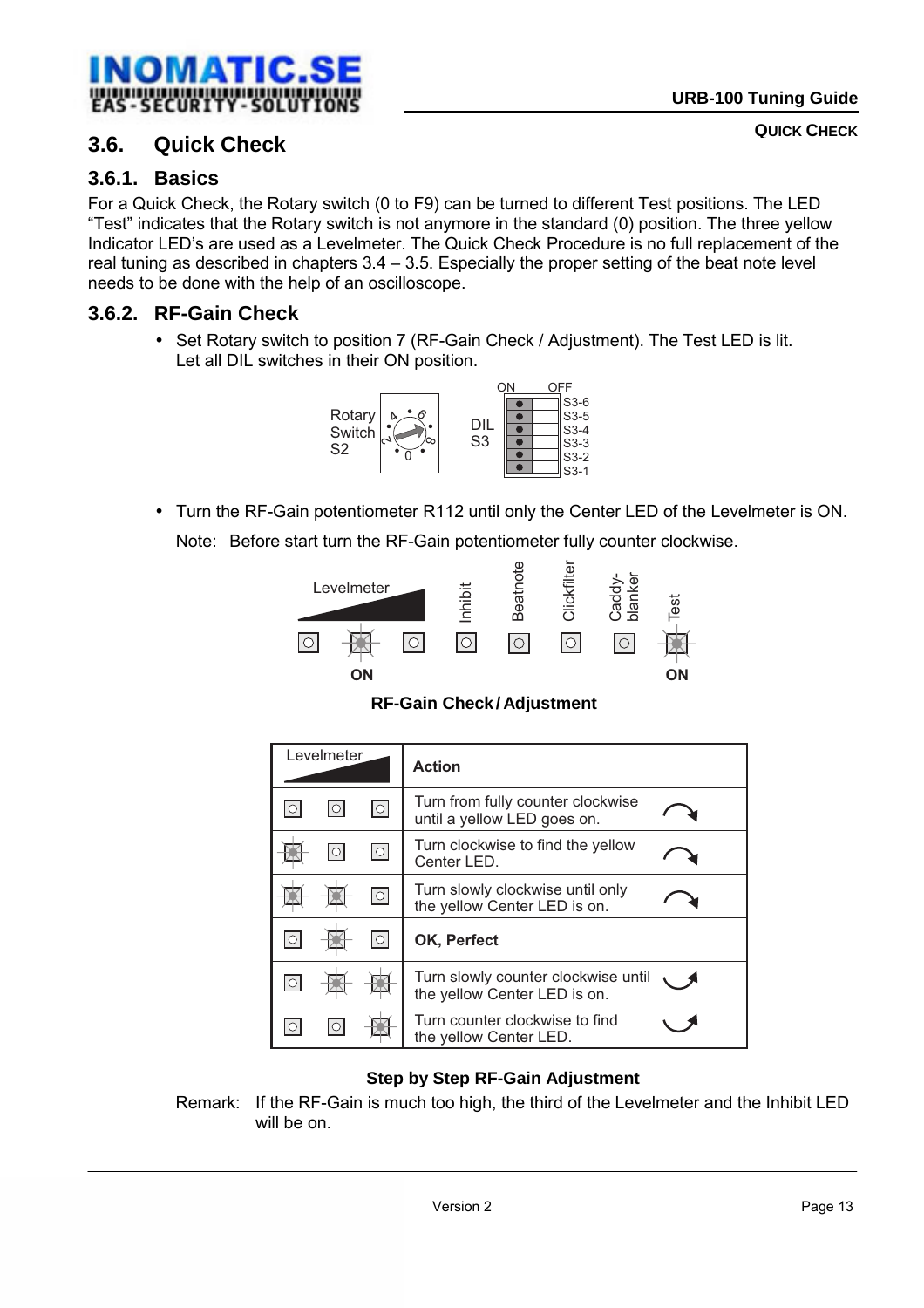<span id="page-13-0"></span>

#### **QUICK CHECK**

#### **3.6.3. Beat Note Check**

- Note: The Beat Note Adjustment can't be done in a Quick Mode, for a correct adjustment and to find indications about the source of problems see chapter 3.4.2.
	- Set Rotary switch to position 0 (Running / Default Mode).



- Check if the Beat Note LED is:
	- **OFF**, no disturbing signal is around or the circuit is inactive.
	- **Sporadic flashing**, the Beat Note is inhibiting some signals (no sensitivity loss).
	- **Quick constant flashing**, wrong adjustment or to much disturbance signals (sensitivity loss).
	- - **Constant ON**, System is blocked.



 **Beat Note Check**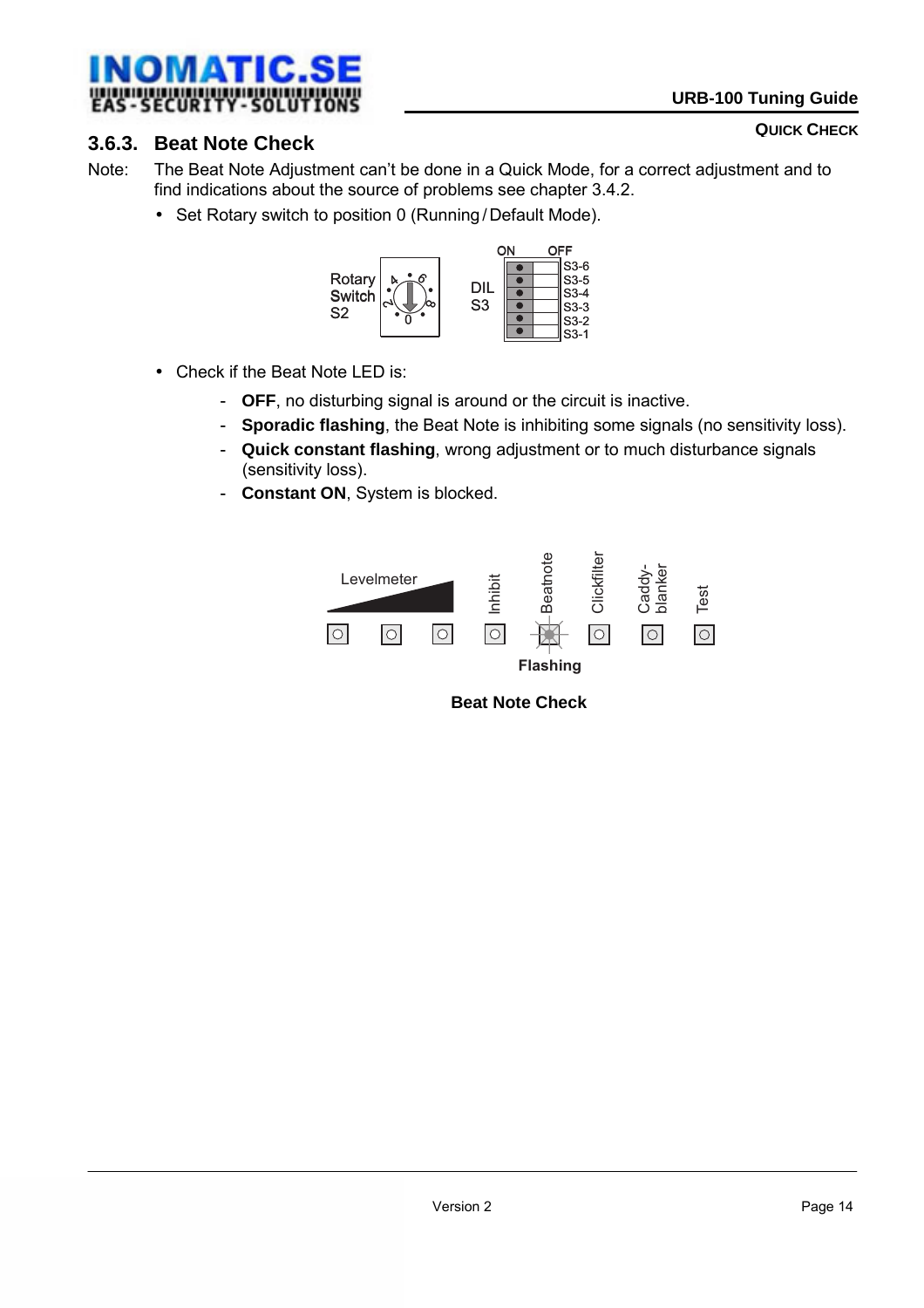<span id="page-14-0"></span>

#### **QUICK CHECK**

## **3.6.4. Signal / Noise Check**

• Set Rotary switch to position 0 (Running / Default Mode).



• Check the Signal Noise Level according to the table below.

| Levelmeter         | <b>Noise / Explanation</b>                                                    |
|--------------------|-------------------------------------------------------------------------------|
| $\circ$            | $< 100$ mVpp<br>Ideal (Wide Exit)                                             |
| $\circ$            | 100 - 150 mVpp<br>Typical / Good (Wide Exit)                                  |
| $ \circ $          | 150 - 200 mVpp<br>Typical / Acceptable (Not recommended for wide exit system) |
| $\overline{\circ}$ | 200 - 250 mVpp<br>Acceptable (Not recommended for wide exit system)           |
|                    | 250 - 300 mVpp<br>Worst case (Not recommended for wide exit system)           |
|                    | $300 -$<br>mVpp<br>Unacceptable (Not recommended for wide exit system)        |

#### **Signal/ Noise Level Table**

- Hint: **-** In a good installation all three yellow LED's are OFF or the first LED is sometimes flickering.
	- The worst acceptable case for a wide exit installation using series 400 labels is:
		- First LED continuous ON and the second LED flickering.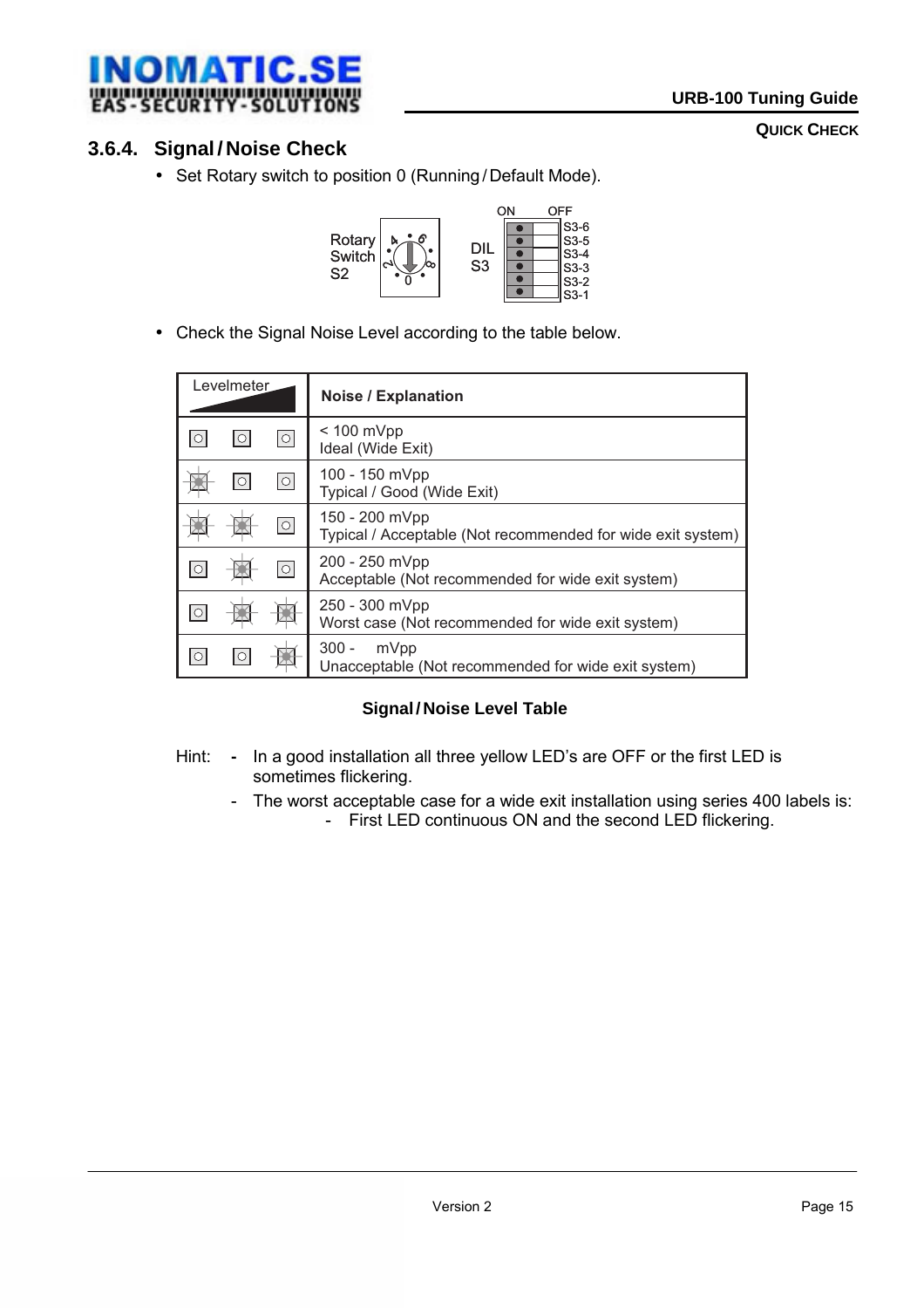## <span id="page-15-0"></span>**INOMATIC.SE URB-100 Tuning Guide**<br>
EAS-SECURITY-SOLUTIONS

#### **APPENDIX**

## **4. Appendix**

#### **4.1. Technical Specifications**

#### **Receiver Board URB-100**

**Electronics** 

RF Frequency Range 7.2 – 9.2 MHz Synchronization Frequency Range 78 – 86Hz (82Hz default) Antenna Input Impedance 200 Ohm DSP Performance 40 MIPS RF Gain **Adjustable** Beat Note **Adjustable** 

**Switches** 

Status Indicators

Alarm, Test, Beat, Click, Spike, Inhibit Red LED's Levelmeter 3 yellow LED's

Alarm Controls

**Connectors** 

Power Voltage Range DC Input 20 – 24 VDC

Alarm Light Consumption max. 500 mA

RF Signal Input Range (Antenna) 10 – 70mVpp (30 – 210mVpp with attenuator)

S1 **Push Button (Factory)** S2 Rotary (Check and Test Purposes) S3 DIL (System Parameters)

Power Green LED

Buzzer Volume, adjustable to maximum 95dB Sound Time, approx. 2 seconds Light Light Time, approx. 10 seconds

X1 Power (DC or AC) X2 Antenna (Antenna Matching Board) X3 External Alarm X4 Alarm Lamp of Antenna X5 JTAG (Factory use only) X6 Optional Buzzer X7 Serial X18 Video

AC Input 18 – 20 VAC at 150 mA

Fuse 800mA, quick - acting F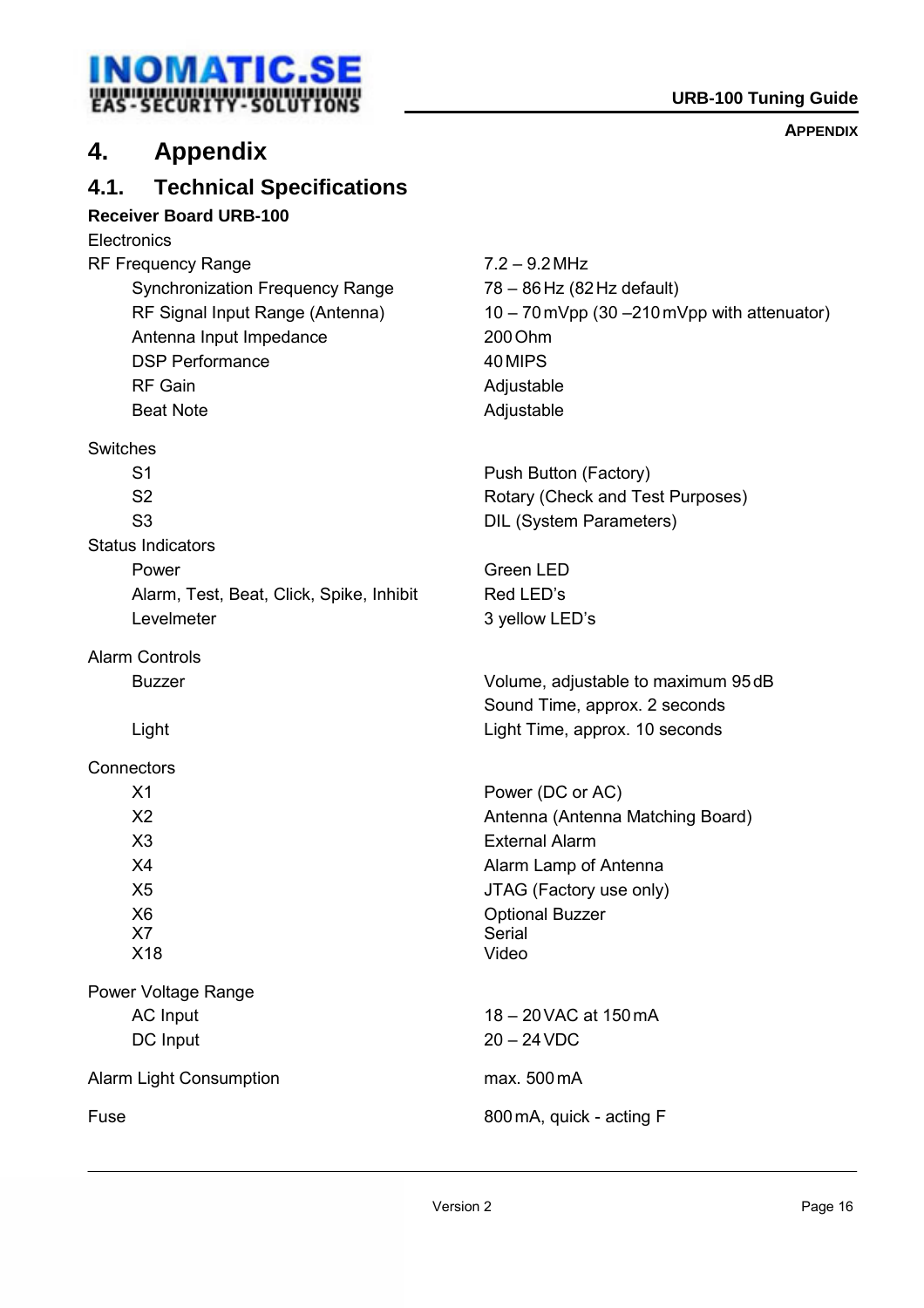<span id="page-16-0"></span>

**APPENDIX**

## **4.2. Tuning Flowchart**

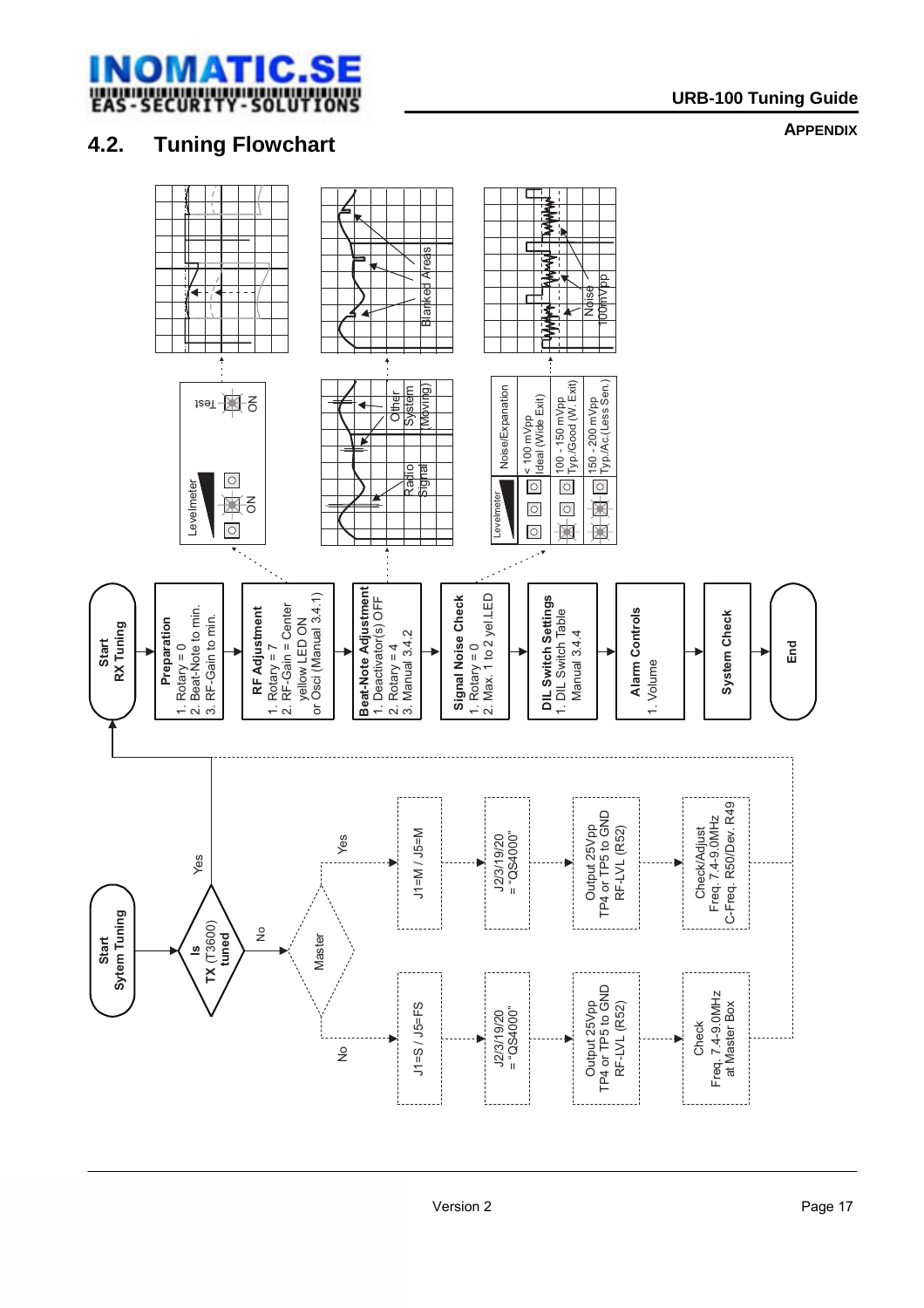<span id="page-17-0"></span>

## **4.3. X3 Connector Layout** (External Alarm Unit)

**APPENDIX**



 **X3 Connector Layout** 

Caution: If the internal 24 VDC is used, an additional DC Filter must be mounted into the external lines. The DC Filter must be positioned directly by the X3 connector to protect the RX board from external disturbance.

#### Relay data:

 Contact Ratings: Max. switching voltage 48VAC or 48VDC Max. switching current 1A

#### **Warning:**

**Never connect 230 / 110 Volt to connector X3. Dangerous voltage, capable of causing death.**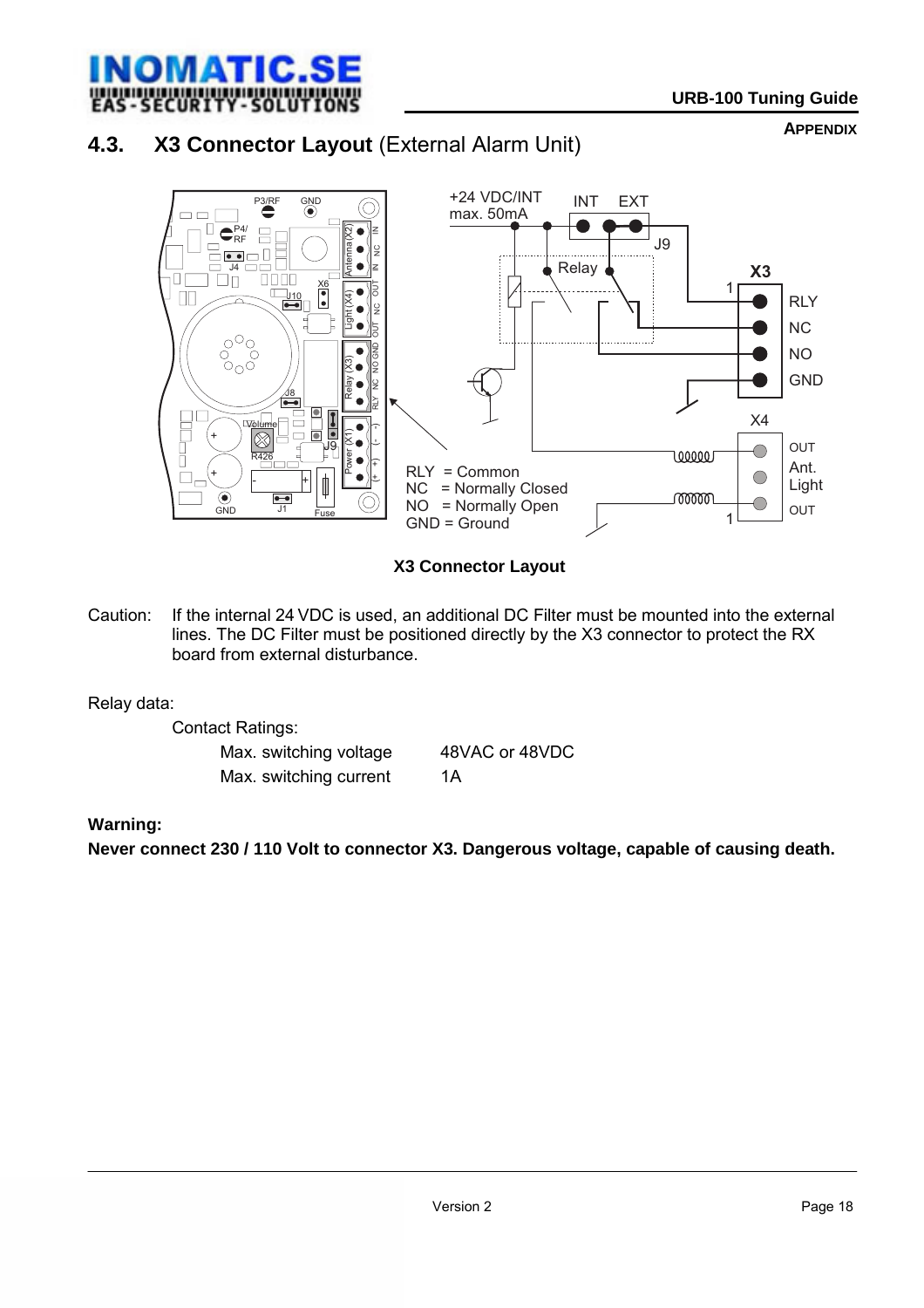<span id="page-18-0"></span>

#### **APPENDIX**

## **4.4. DIL Switch Settings**

| DIL Switch S3<br>$S3-2$<br>$S3-1$ |      | A / N Ratio | <b>Description</b>                                               |
|-----------------------------------|------|-------------|------------------------------------------------------------------|
| <b>ON</b>                         | ON   | 3:1         | Alarmthreshold to Noiselevel Ratio, for low signal Tag o r Label |
| <b>OFF</b>                        | ON   | 4.5:1       | A / N Ratio                                                      |
| ON                                | OFF. | 6:1         | A / N Ratio, for high signal Tag                                 |
| OFF                               | OFF. | 7.5:1       | A / N Ratio                                                      |

#### **DIL Switch Table**

| <b>DIL Switch</b><br>S <sub>3</sub> | <b>Position</b><br><b>OFF</b><br>$ON$ (Default) |                | <b>Description</b>              |                                                                                             |
|-------------------------------------|-------------------------------------------------|----------------|---------------------------------|---------------------------------------------------------------------------------------------|
| $S3 - 3$                            | 24                                              | 8              | <b>Alarm Accept</b><br>Counter: | - 24 Times, Alarm Conditions fulfilled<br>- 8 Times, Alarm Conditions fulfilled             |
| $S3 - 4$                            |                                                 |                | Not implemented yet             |                                                                                             |
| $S_3 - 5$                           | <b>Normal</b>                                   | Alternate      |                                 | <b>Baseband Filter: - Normal Baseband Filter</b><br>- Alternate BF, reduces low Q artefacts |
| $S3 - 6$                            | Enable                                          | <b>Disable</b> | <b>Click Filter:</b>            | - Enable, Click Filter active<br>- Disable, Click Filter not active                         |

 **DIL Switch Table**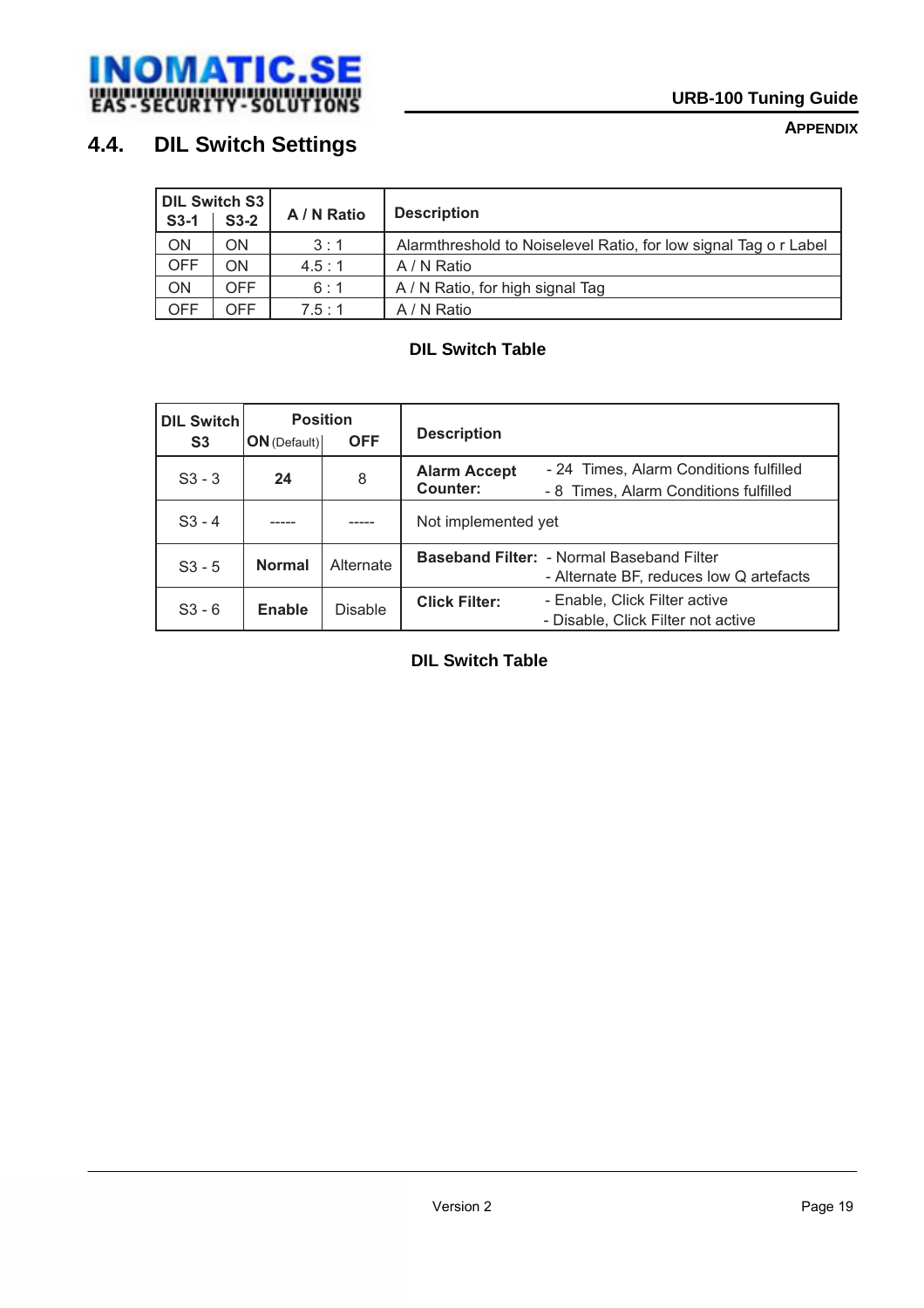<span id="page-19-0"></span>

#### **APPENDIX**

## **4.5. Rotary Switch Settings**

| <b>Rotary Switch</b><br><b>S2 Settings</b> | <b>Description</b>                                           | used for         |
|--------------------------------------------|--------------------------------------------------------------|------------------|
| $\bf{0}$                                   | <b>Running / Default Mode (default position)</b>             | <b>Default</b>   |
| $1 + S1$                                   | Temporarily blocked Alarm Threshold (for tests only)         | Test             |
| 2                                          | LF signal only (without alarm threshold)                     | Check            |
| 3                                          | LF signal before correlator                                  | Check            |
| 4                                          | LF signal equal pos.3, with additional beat note blanking    | Adjustment       |
| 5                                          | LF signal equal pos.4, with additional click filter blanking | Check            |
| 6                                          | LF signal equal pos.5, with additional correlator filter     | Check            |
| 7                                          | RF-Gain Adjustment                                           | Adjustment/Check |
| 8                                          | Not used (factory only)                                      | Factory          |
| 9                                          | Not used (factory only)                                      | Factory          |

#### **Rotary Switch Table**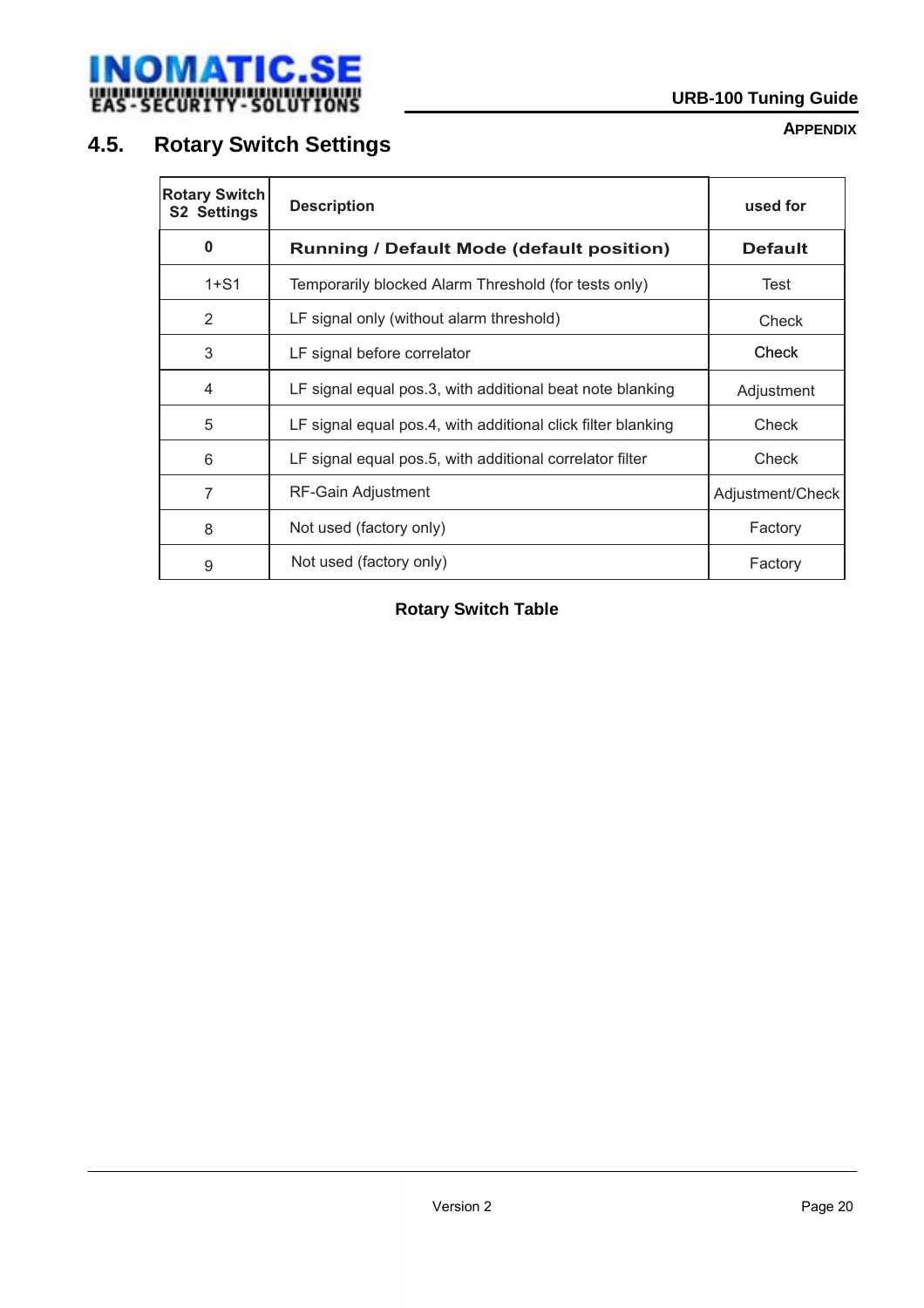## <span id="page-20-0"></span>**INOMATIC.SE**<br>
WATIC.SE<br>
EAS-SECURTYY-SOLUTIONS

## **4.6. Test Points**

**Appendix** 

| <b>Test Points</b><br><b>Test Point</b><br><b>Labeled</b> |             | <b>Description</b>                                                |
|-----------------------------------------------------------|-------------|-------------------------------------------------------------------|
| P 1                                                       | <b>RF</b>   | RF Signal before Demodulator                                      |
| P <sub>2</sub>                                            | LF          | LF Signal, a demodulated RF Signal before the Linear Phase Filter |
| P 3                                                       | RF          | RF Signal after the Antenna Input Transformator                   |
| P <sub>4</sub>                                            | <b>RF</b>   | RF Signal before Bandpass Filter                                  |
| P 5                                                       | LF          | RF Signal after Bandpass Filter                                   |
| $P_6$                                                     | <b>Beat</b> | <b>Beat Note</b>                                                  |
| P 7                                                       | <b>Beat</b> | Beat Note, Blank Signal                                           |
| P 8                                                       | <b>FS</b>   | Frame Sync (DSP)                                                  |
| P 9                                                       | <b>MOD</b>  | Modulator                                                         |
| P 10                                                      | Sync        | Synchronisation                                                   |
| P 11                                                      | Video       | Video Signal, Sync Signal included                                |
| X18                                                       | Video       | Video Signal, Sync Signal included                                |
| X <sub>5</sub>                                            | <b>JTAG</b> | Factory use only                                                  |
| X7                                                        | Serial      | Factory use only                                                  |

 **Test Points Table**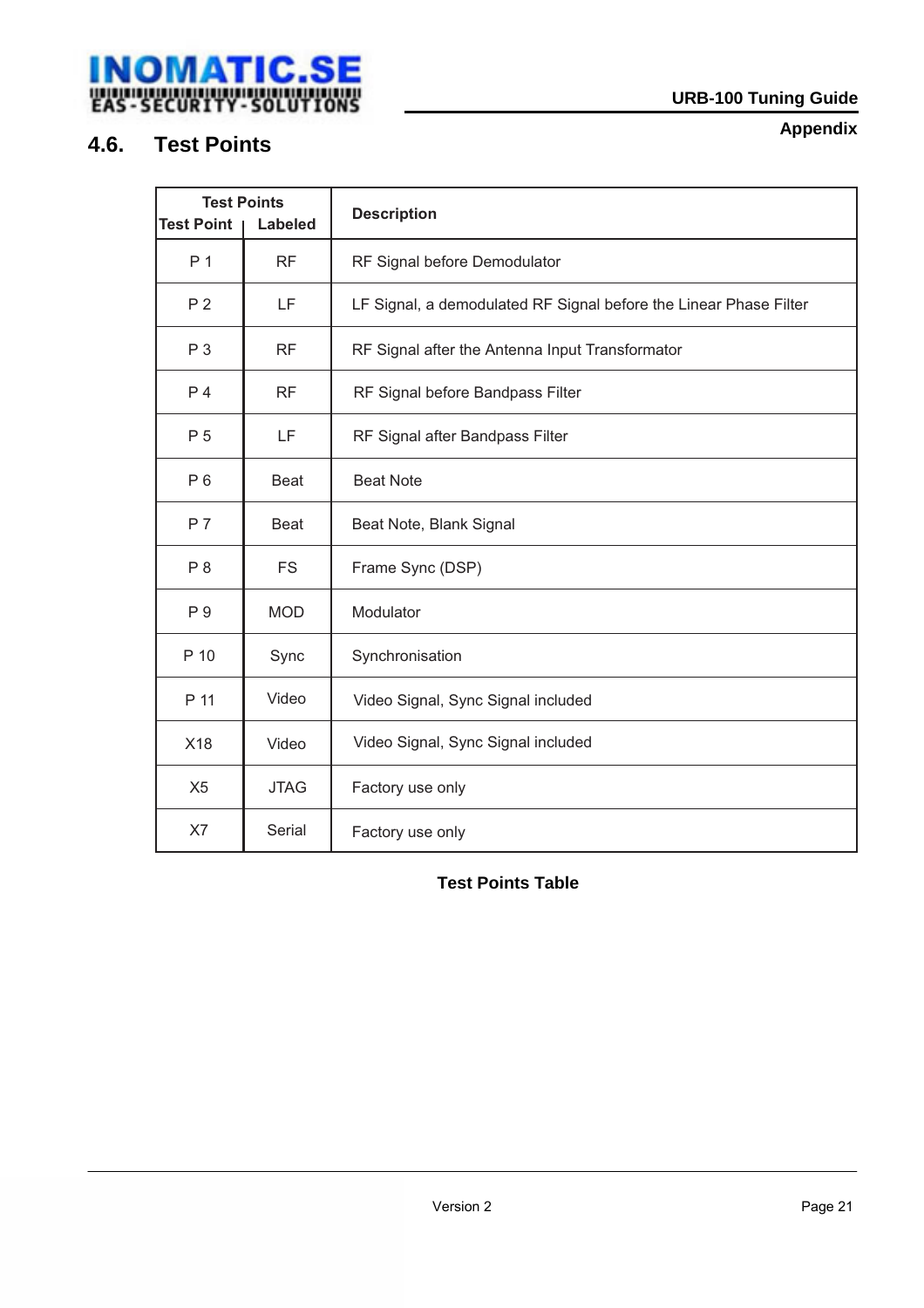<span id="page-21-0"></span>

## **4.7. Jumper Settings**

**Appendix**

| Jumper         | <b>Settings</b>           | <b>Meaning</b>                                                                                                          |
|----------------|---------------------------|-------------------------------------------------------------------------------------------------------------------------|
| (J1)           | $IN^*$<br><b>OUT</b>      | Connects the unregulated +24 VDC to the voltage regulators<br>Factory use only                                          |
| (J2)           | $IN^*$<br><b>OUT</b>      | Connects the regulated +12 VDC to the RF circuits<br>Factory use only                                                   |
| (J3)           | $IN^*$<br><b>OUT</b>      | Connects the regulated +5 VDC to the digital circuits<br>Factory use only                                               |
| J <sub>4</sub> | IN<br>OUT*                | Narrow = Pre-Amplifier gain reduction<br>= No gain reduction<br>Wide                                                    |
| (J5)           | $IN^*$<br><b>OUT</b>      | Connects the regulated +12 VDC to the LF circuits<br>Factory use only                                                   |
| (J6)           | $IN^*(WD)$<br>OUT(R)      | Watchdog active<br>Reset, factory use only                                                                              |
| (J7)           | $IN^*(1-2)$<br>$OUT(3-4)$ | Sychronization for the DSP<br>Factory use only                                                                          |
| J8             | $IN^*$<br><b>OUT</b>      | Sound active (ON)<br>Sound inactive (OFF)                                                                               |
| J9             | $IN^*(EXT)$<br>OUT(INT)   | External alarm (X3) supplied by external voltage supply<br>External alarm (X3) supplied by internal +24 VDC, max. 50 mA |
| J10            | $IN^*$<br><b>OUT</b>      | Continuous alarm sound<br>Intermittent alarm sound                                                                      |

#### **Jumper Settings Table**

#### Agenda:

- ( ) For factory use only
- \* Default setting